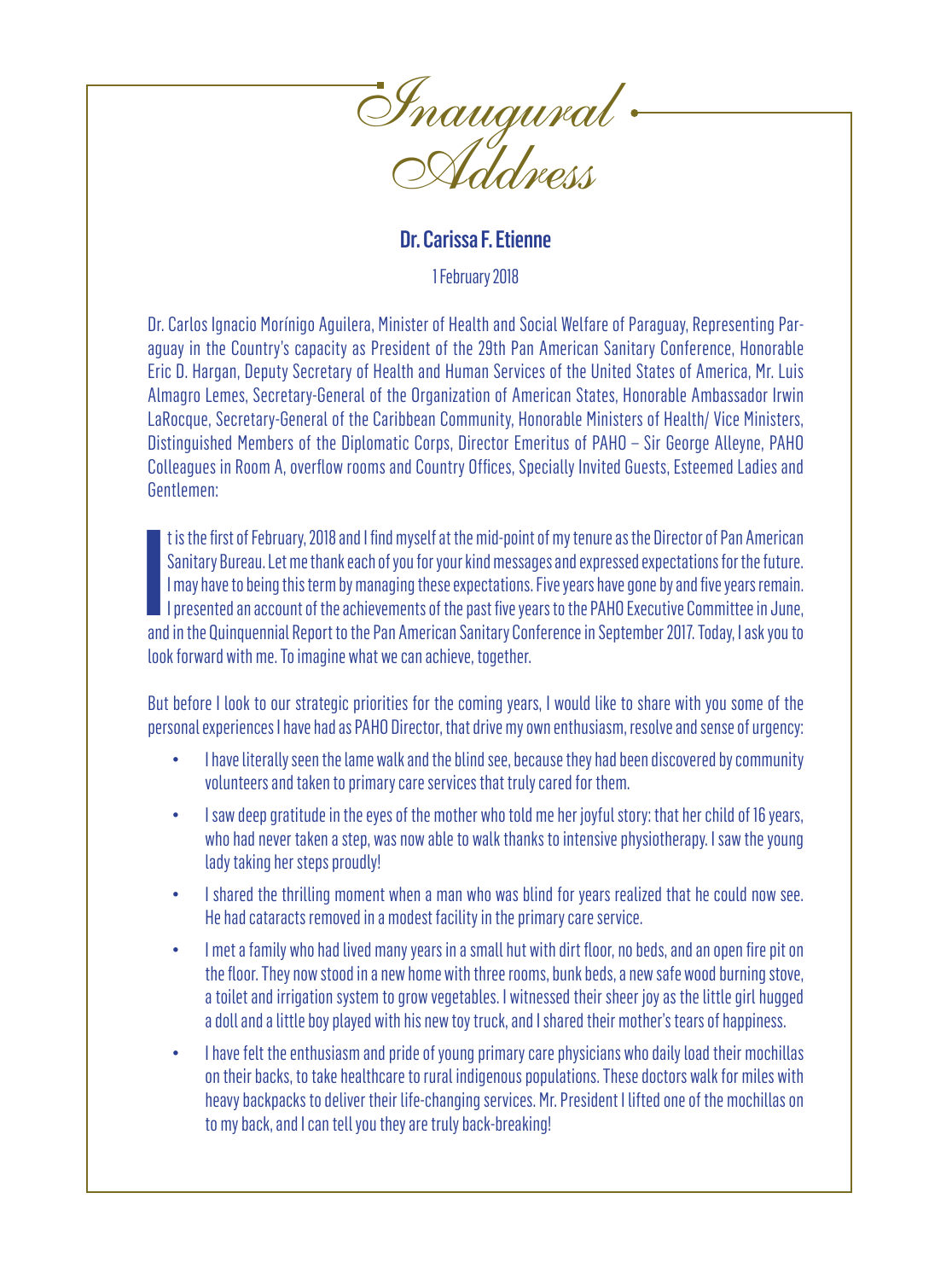- I have travelled in the Amazon and listened to the tales of proud primary care nurses and workers who must travel up river for two to three weeks at a time to ensure that families are vaccinated, and receive crucial primary care interventions.
- I have shared in the tears of a grateful elderly mother in her very modest home who received wheelchairs to help her care for her two bed-ridden adult children.
- I have been in a room with dozens of empowered, motivated, persons who live with disabilities, and who had mobilized and organized to ensure better opportunities for others just like them.
- I was able to visit with and experience the joy and hope of scores of persons whose slums had been rehabilitated, and who now had safe access to new schools, health clinics, and community centers – a new sense of freedom.
- I have also witnessed the despondency and sometimes apathy of people who must live every day in extremely poor conditions without adequate food, clean water, in unsafe neighborhoods littered with garbage, without sanitation and with little hope.
- In these great Americas, I have seen little children in city streets, stunted, big bellied and with little soiled faces begging for bread. It is so painful to see!
- I have seen pregnant women and mothers who had recently given birth sharing one hospital bed, two or three women to a bed, and their tiny babies also two or three in a bassinet or incubator.

My friends, in all of these situations and many more I have witnessed the determination, commitment and dedication of our health care workers. I have met resolute community leaders, and volunteers who are so motivated to making a difference. I have met politicians who really care and who strive to meet the real needs of their people. These experiences and many more like them have fueled the passion, the zeal and the deep sense of vocation and mission which burns within me.

Mr. President, in this region, most although not all, of our countries have reached the stage where many of the "easy" public health gains have already been achieved. The "low hanging fruits" have been picked. Which means that each incremental improvement in the health of our peoples requires a redoubling of our efforts, in order to reach those most vulnerable and marginalized individuals that still lack health care. Increased overall investment in health in and of itself is not sufficient. Targeted interventions that make a tangible difference in the lives of underserved populations will be the key to our success; this targeted approach will figure throughout PAHO's strategies and interventions in the coming years. It is by reaching those most in need, by changing individual lives one at a time that we can also shift the national health indicators for morbidity and mortality. Simultaneously, we will contribute to the virtuous circle of social development and economic prosperity that improves all of our societies.

I would like to focus for a moment on this link between the micro and the macro. I believe that as good health strategists, we must always focus on both perspectives. We must keep in mind our strategic direction (which I will talk more about in a moment). At the same time, each small action we take to improve the life of each individual is not only of immense moral importance, it also takes us one step further along the road towards our goals. And when thousands of health workers across dozens of countries work daily to reach all those in need, when those of us in public and private health systems do our jobs even though we are often tired and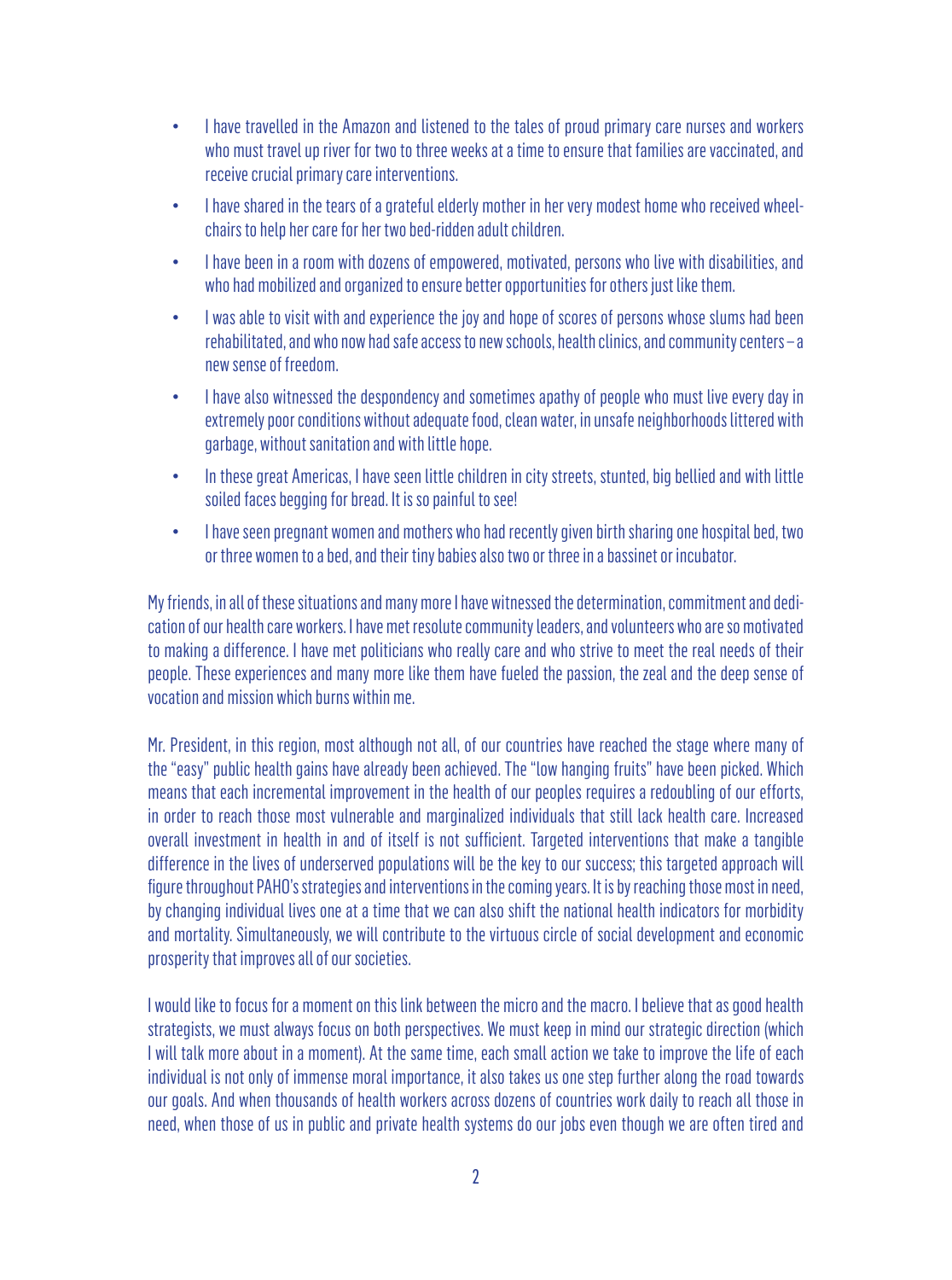under-resourced, and when our leaders keep their focus on social justice, human rights and development, we can all contribute to achieve the greatest impact. Let me suggest to you that at the end of the day, the success of our joint efforts must be judged by the health and social development of the poorest in our societies; "Verily I say unto you, inasmuch as ye have done it unto one of the least of these my brethren, ye have done it to me".

I continue to feel blessed as I start this second term, as our strategic direction is clear. We have the Sustainable Development Agenda and the SDGs, which give us an inter-sectoral framework for social and economic development across all countries. Of course we focus on SDG3, but we have several health-related targets in the other SDGs. This panorama reminds us of the importance of reaching beyond the health sector, of engaging with our partners inside and outside of government in a common, coordinated approach. We must engage communities and individuals, and work together with civil society organizations. We do not simply ask "what can you do for us in health?" but "what can health do for you?"

This year marks 40 years since Alma Ata, where the historic movement of health for all began. In December I launched a Regional Forum on Universal Health in the 21st Century. This Forum will review the achievements since Alma Ata, and examine remaining challenges and gaps in progress towards universal health coverage and universal access in the Americas. I am pleased to inform you that I have designated a high-level Commission to work with the Forum to prepare actionable recommendations for PAHO; this Commission will be headed by President Michelle Bachelet of Chile.

At the global level we have the new WHO General Programme of Work, or GPW. This document, which all Member States have had a chance to contribute to, sets out WHO's vision and objectives through 2023. It is firmly in line with the SDGs, and will inform PAHO's own Strategic Plan 2020 to 2025. PAHO's Strategic Plan will of course be developed as one of the key means to implement the Sustainable Health Agenda for the Americas 2030. This seminal document, approved by the Pan American Sanitary Conference last year, provides a vision for health development in the Region for the next 13 years, and constitutes the highest level of strategic planning and policy framework for health in the Americas. The Agenda also defines measurable targets for health impact that will help us focus our efforts to ensure that we meet and even exceed the challenging targets set out in the SDGs.

Let me take this opportunity to call for the active participation of Member States and PAHO staff in the preparation of the next Strategic Plan, which will begin following the March meeting of the Subcommittee on Program Budget and Administration. In PAHO's results-based planning and budgeting model, the Strategic Plan is not a document that sits on a shelf, but it guides every element of the PAHO universe, from programmatic results to funding allocations. The Strategic Plan and the accompanying biennial Program and Budgets are the main instruments for corporate accountability of this Organization, and I encourage all of us to devote the necessary time and energy to ensure that they are the best they can be.

A crucial objective for all of our countries is to ensure adequate financing for health. This includes both public funding for the health sector, as well as other financing mechanisms to help pay for health care in each Member State. The PAHO Secretariat plays a key role in advocating for increased (and well spent) financing for health. We are partners, we are here to support the Ministries of Health as they seek to ensure sustainable, adequate,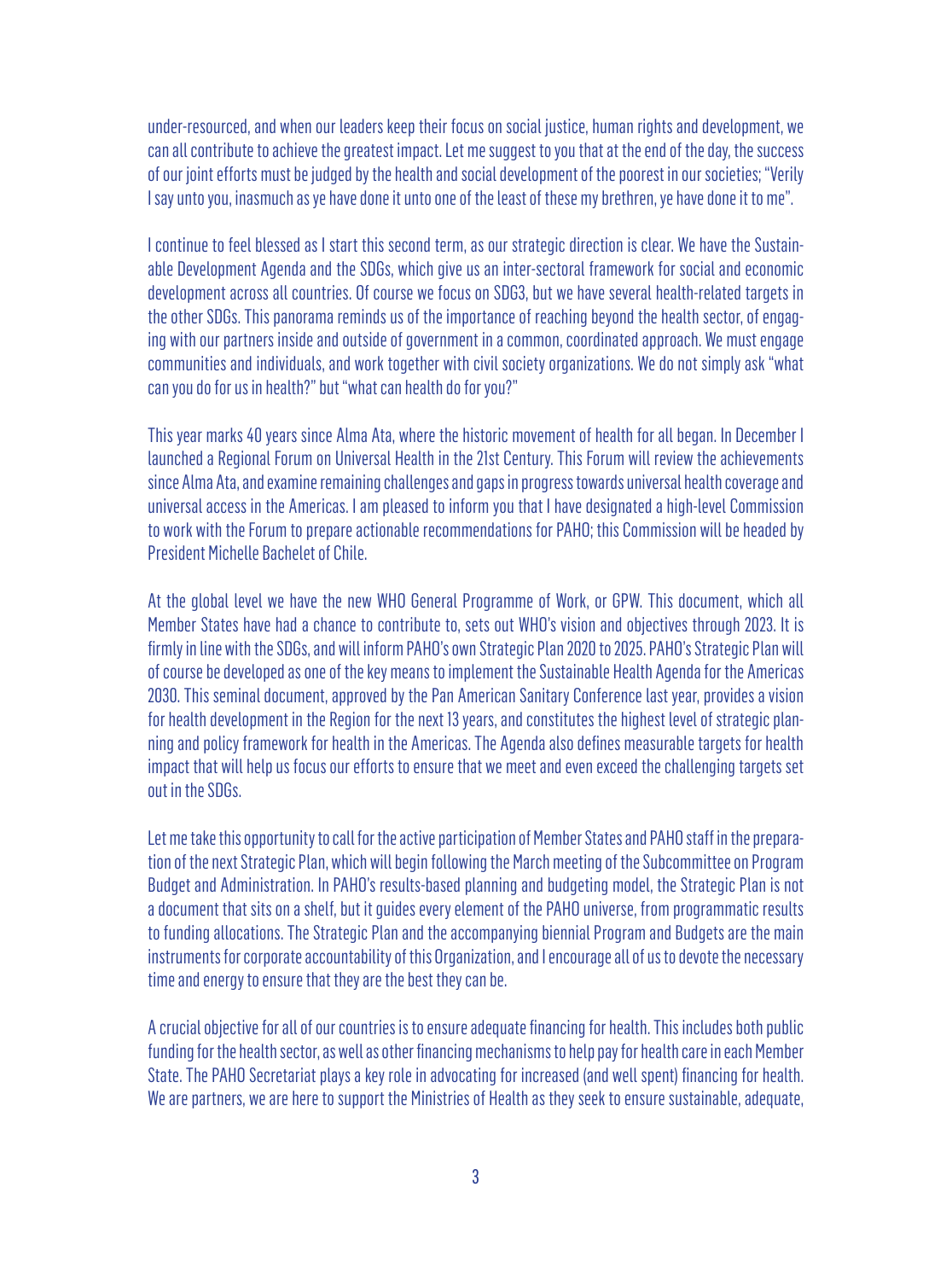and efficiently utilized health financing. Investment in health does not mean merely new hospitals, but targeted investments in the first level of care, to reach many of our most vulnerable peoples. It has been well established that for maximum benefit such investments must be made in line with the primary health care approach.

Another important area is health information. We cannot develop evidence-based policies and plans without strong health information systems. From individual patient care up to national level and on to regional level, we need robust, inter-operable systems that capture necessary information efficiently and effectively. We must be able to disaggregate data in order to identify inequities and vulnerabilities. Sometimes development partners pay too much attention to GDP as an indicator of development, when truly it is the indicators of social development that matter most. I am determined to ensure PAHO is the go-to source for health statistics and health development data in this hemisphere. We will also perform trend analyses of health data in order to help forecast health needs and resource requirements for the future. In this regard, we have recently created a new department in PAHO to lead these efforts, the Evidence and Information for Health department.

Climate change is a major threat globally and in our Region, with clear and significant consequences for public health. Despite overwhelming scientific evidence, political action and commensurate funding has been inadequate. The Paris Agreement provides a strong overall framework, including specific reference to the right to health, and PAHO will work to implement and support all health–related aspects of the agreement.

Related to the topic of climate change, I cannot neglect to mention the major impact of hurricanes on our Region last year, especially in the Caribbean subregion. My own homeland Dominica was among the hardest hit. I am glad to say that the planning process for building a resilient country has begun. I have no doubt that the combination of external assistance with local determination will make for rapid progress. A key part of ensuring the health sector responds adequately to natural disasters is developing resilient health systems, and PAHO is at the forefront of this work in the Caribbean and elsewhere.

Five years may seem like a long time, but when shaping public health outcomes it can be all too short. I feel a deep sense of urgency. Our shared vision will guide us on this journey, but make no mistake it is a long and hard road, with many challenges. So, like Moses I pray God go with us. And I pledge today to our Member States, and to my own staff, that I stand with you as we face these challenges together. I have full faith and confidence that we will not only achieve our objectives, but that we will touch the lives of every man, woman and child in these great Americas.

I would like to take a moment to speak more specifically to PAHO staff members. It is an old saying that but still true: our staff is our greatest asset. In my second term I will renew my commitment to building a climate of respect and diversity, with zero tolerance for harassment and abuse. At PAHO we respect each other, and support one another to develop to our greatest potential, all in a safe and enabling environment.

We strive to ensure PAHO is truly "fit for purpose" with the best and brightest individuals performing functions that fulfill them both personally and professionally. I will support the creation of new opportunities for staff development, recognition of excellence, gender parity, and ethnic and geographic diversity. I call upon all PAHO managers across the organization to coach staff members, to treat them fairly, to prevent and resolve conflicts, and to lead by example. I know what our staff are capable of, and I expect nothing less than daily excellence,